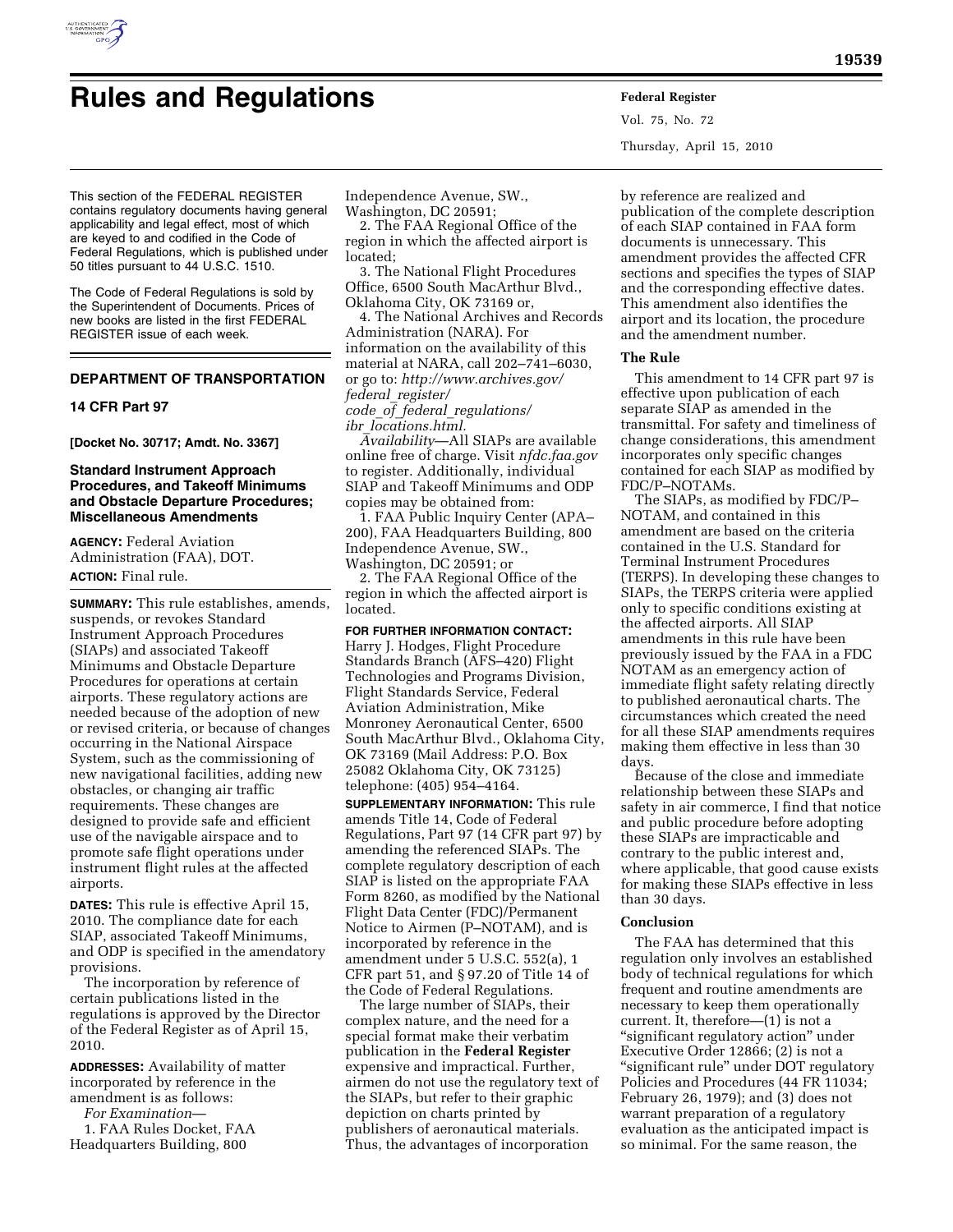FAA certifies that this amendment will not have a significant economic impact on a substantial number of small entities under the criteria of the Regulatory Flexibility Act.

## **List of Subjects in 14 CFR Part 97**

Air traffic control, Airports, Incorporation by reference, and Navigation (Air).

Issued in Washington, DC, on March 19, 2010.

#### **John M. Allen,**

*Director, Flight Standards Service.* 

#### **Adoption of the Amendment**

■ Accordingly, pursuant to the authority delegated to me, Title 14, Code of

Federal Regulations, Part 97, 14 CFR part 97, is amended by amending Standard Instrument Approach Procedures, effective at 0901 UTC on the dates specified, as follows:

## **PART 97—STANDARD INSTRUMENT APPROACH PROCEDURES**

■ 1. The authority citation for part 97 continues to read as follows:

**Authority:** 49 U.S.C. 106(g), 40103, 40106, 40113, 40114, 40120, 44502, 44514, 44701, 44719, 44721–44722.

■ 2. Part 97 is amended to read as follows:

By amending: § 97.23 VOR, VOR/ DME, VOR or TACAN, and VOR/DME or TACAN; § 97.25 LOC, LOC/DME, LDA, LDA/DME, SDF, SDF/DME; § 97.27 NDB, NDB/DME; § 97.29 ILS, ILS/DME, MLS, MLS/DME, MLS/RNAV; § 97.31 RADAR SIAPs; § 97.33 RNAV SIAPs; and § 97.35 COPTER SIAPs, Identified as follows:

*\* \* \* Effective Upon Publication* 

| delegated to life, This 14, Gode of<br>DIVILI, VOIX OI 17XU/IIV, aliu VOIX/DIVILI |              |                             |                                          |                  |          |                                                |  |  |  |
|-----------------------------------------------------------------------------------|--------------|-----------------------------|------------------------------------------|------------------|----------|------------------------------------------------|--|--|--|
| <b>AIRAC</b><br>date                                                              | <b>State</b> | City                        | Airport                                  | FDC No.          | FDC date | Subject                                        |  |  |  |
| $6 -$ May $-10$                                                                   | IN           | Muncie                      | Delaware County-Johnson Field            | 0/0115           | 3/17/10  | VOR RWY 32, AMDT 15.                           |  |  |  |
| 6-May-10                                                                          | IN           | Muncie                      | Delaware County-Johnson Field            | 0/0116           | 3/17/10  | RNAV (GPS) RWY 14, ORIG.                       |  |  |  |
| 6-May–10                                                                          | IN           | Muncie                      | Delaware County-Johnson Field            | 0/0117           | 3/17/10  | ILS RWY 32, AMDT 9A.                           |  |  |  |
| 6-May-10                                                                          | MI           | Ontonagon                   | Ontonagon County-Schuster Field          | 0/0147           | 3/17/10  | NDB OR GPS A, AMDT 4.                          |  |  |  |
| 6-May-10                                                                          | MI           | Port Huron                  | St Clair County Intl                     | 0/0149           | 3/17/10  | ILS RWY 4, AMDT 3A.                            |  |  |  |
| 6-May-10                                                                          | MI           | Port Huron                  | St Clair County Intl                     | 0/0151           | 3/17/10  | VOR/DME OR GPS A, AMDT 7A.                     |  |  |  |
|                                                                                   | MI           |                             |                                          | 0/0152           |          |                                                |  |  |  |
| 6–May–10                                                                          | МI           | Sturgis                     |                                          |                  | 3/17/10  | RNAV (GPS) RWY 18, ORIG.                       |  |  |  |
| 6–May–10                                                                          | MI           | Sturgis                     |                                          | 0/0153<br>0/0154 | 3/17/10  | NDB RWY 24, AMDT 10B.                          |  |  |  |
| 6-May-10                                                                          |              | Sturgis                     |                                          |                  | 3/17/10  | NDB RWY 18, AMDT 5B.                           |  |  |  |
| 6-May-10                                                                          | VT           | Rutland                     | Rutland-Southern Vermont Rgnl            | 0/0457           | 3/17/10  | LOC Z RWY 19, AMDT 1A.                         |  |  |  |
| 6-May-10                                                                          | MD           | Clinton                     | Washington Executive/Hyde Field          | 0/4187           | 3/4/10   | TAKEOFF MINIMUMS AND OB-<br>STACLE DP, ORIG.   |  |  |  |
| $6 -$ May $-10$                                                                   | MI           | Davison                     | Athelone Williams Memorial               | 0/7577           | 2/25/10  | VOR RWY 8, ORIG-B.                             |  |  |  |
| 6-May-10                                                                          | OΗ           | Youngstown/<br>Warren.      | Youngstown/Warren Rgnl                   | 0/7635           | 2/25/10  | RADAR-1, AMDT 13.                              |  |  |  |
| 6-May-10                                                                          | ND           | Minot                       |                                          | 0/7667           | 2/25/10  | RNAV (GPS) RWY 13, AMDT 1B.                    |  |  |  |
| 6-May-10                                                                          | ΚS           | Liberal                     | Liberal Mid-America Rgnl                 | 0/8350           | 3/4/10   | RNAV (GPS) RWY 22, ORIG.                       |  |  |  |
| 6-May-10                                                                          | МA           | Westfield/Spring-<br>field. |                                          | 0/8385           | 3/4/10   | VOR OR TACAN RWY 2, AMDT<br>4C.                |  |  |  |
| 6-May-10                                                                          | IA           | Guthrie Center              | Guthrie County Rgnl                      | 0/8435           | 3/4/10   | NDB RWY 18, ORIG.                              |  |  |  |
| 6-May-10                                                                          | GA           | Carrollton                  | West Georgia Regional-O V Gray<br>Field. | 0/8726           | 3/3/10   | RNAV (GPS) RWY 17, ORIG.                       |  |  |  |
| 6-May-10                                                                          | IL.          | Galesburg                   |                                          | 0/8790           | 3/11/10  | ILS RWY 3, AMDT 9A.                            |  |  |  |
| 6-May-10                                                                          | IL.          | Galesburg                   | Galesburg Muni                           | 0/8792           | 3/11/10  | VOR OR GPS RWY 21, AMDT<br>6C.                 |  |  |  |
| 6–May–10                                                                          | IL.          | Galesburg                   |                                          | 0/8793           | 3/11/10  | VOR OR GPS RWY 3, AMDT 6A.                     |  |  |  |
| 6-May-10                                                                          | KY           | Lewisport                   | Hancock Co-Ron Lewis Field               | 0/8830           | 3/8/10   | RNAV (GPS) RWY 5, ORIG.                        |  |  |  |
| 6-May-10                                                                          | KY.          | Lewisport                   | Hancock Co-Ron Lewis Field               | 0/8831           | 3/8/10   | RNAV (GPS) RWY 23, ORIG.                       |  |  |  |
| 6-May-10                                                                          | SC           | Georgetown                  | Georgetown County                        | 0/9026           | 3/8/10   | NDB OR GPS RWY 5, AMDT 5A.                     |  |  |  |
| 6-May-10                                                                          | GА           | Canton                      | Cherokee County                          | 0/9072           | 3/8/10   | RNAV (GPS) RWY 22, ORIG.                       |  |  |  |
| 6–May–10                                                                          | SC           | Conway                      | Conway-Horry County                      | 0/9131           | 3/8/10   | RNAV (GPS) RWY 4, ORIG.                        |  |  |  |
| 6-May-10                                                                          | SC           | Conway                      | Conway-Horry County                      | 0/9132           | 3/8/10   | NDB RWY 4, ORIG.                               |  |  |  |
|                                                                                   | SC           | Conway                      |                                          | 0/9133           | 3/8/10   | NDB RWY 22, ORIG.                              |  |  |  |
| 6-May-10                                                                          | GA           |                             | Conway-Horry County                      |                  |          |                                                |  |  |  |
| 6-May-10                                                                          |              | Douglas                     |                                          | 0/9144           | 3/8/10   | RNAV (GPS) RWY 22, ORIG.                       |  |  |  |
| 6-May-10                                                                          | GA           | Douglas                     |                                          | 0/9146           | 3/8/10   | RNAV (GPS) RWY 4, ORIG.                        |  |  |  |
| 6-May-10                                                                          | GА           | Douglas                     |                                          | 0/9147           | 3/8/10   | ILS OR LOC RWY 4, AMDT 1.                      |  |  |  |
| 6–May–10                                                                          | OH           | Lorain/Elyria               | Lorain County Regional                   | 0/9306           | 3/8/10   | ILS OR LOC RWY 7, AMDT 6B.                     |  |  |  |
| 6-May-10                                                                          | MI           | Tecumseh                    | Meyers-Diver's                           | 0/9316           | 3/11/10  | VOR OR GPS A, AMDT 7.                          |  |  |  |
| 6-May-10                                                                          | GА           | <b>Blakely</b>              |                                          | 0/9322           | 3/8/10   | RNAV (GPS) RWY 5, AMDT 1.                      |  |  |  |
| 6-May-10                                                                          | GА           | <b>Blakely</b>              |                                          | 0/9323           | 3/8/10   | LOC/NDB RWY 23, AMDT 1.                        |  |  |  |
| 6-May-10                                                                          | GА           | <b>Blakely</b>              |                                          | 0/9324           | 3/8/10   | RNAV (GPS) RWY 23, AMDT 1.                     |  |  |  |
| $6 - May - 10$                                                                    | SC           | Orangeburg                  | Orangeburg Muni                          | 0/9338           | 3/8/10   | TAKEOFF MINIMUMS AND OB-<br>STACLE DP, AMDT 3. |  |  |  |
| 6-May-10                                                                          | <b>MN</b>    | Windom                      | Windom Muni                              | 0/9400           | 3/11/10  | NDB RWY 17, AMDT 5.                            |  |  |  |
| 6-May-10                                                                          | ΜN           | Brainerd                    | Brainerd Lakes Rgnl                      | 0/9579           | 3/11/10  | TAKEOFF MINIMUMS AND OB-<br>STACLE DP, AMDT 5. |  |  |  |
| 6–May–10                                                                          | MI           | New Hudson                  | Oakland Southwest                        | 0/9583           | 3/17/10  | VOR OR GPS A, AMDT 3A.                         |  |  |  |
| 6-May-10                                                                          | MI           | Cadillac                    | Wexford County                           | 0/9586           | 3/17/10  | NDB RWY 7, AMDT 2.                             |  |  |  |
| 6-May-10                                                                          | MI           | Cadillac                    | Wexford County                           | 0/9587           | 3/17/10  | RNAV (GPS) RWY 7, ORIG.                        |  |  |  |
| 6-May-10                                                                          | MI           | Cadillac                    | Wexford County                           | 0/9588           | 3/17/10  | ILS OR LOC RWY 7, ORIG-A.                      |  |  |  |
| 6–May–10                                                                          | MI           | Detroit                     | Detroit Metropolitan Wayne County        | 0/9684           | 3/17/10  | ILS OR LOC RWY 27R, AMDT                       |  |  |  |
|                                                                                   |              |                             |                                          |                  |          | 11A.                                           |  |  |  |